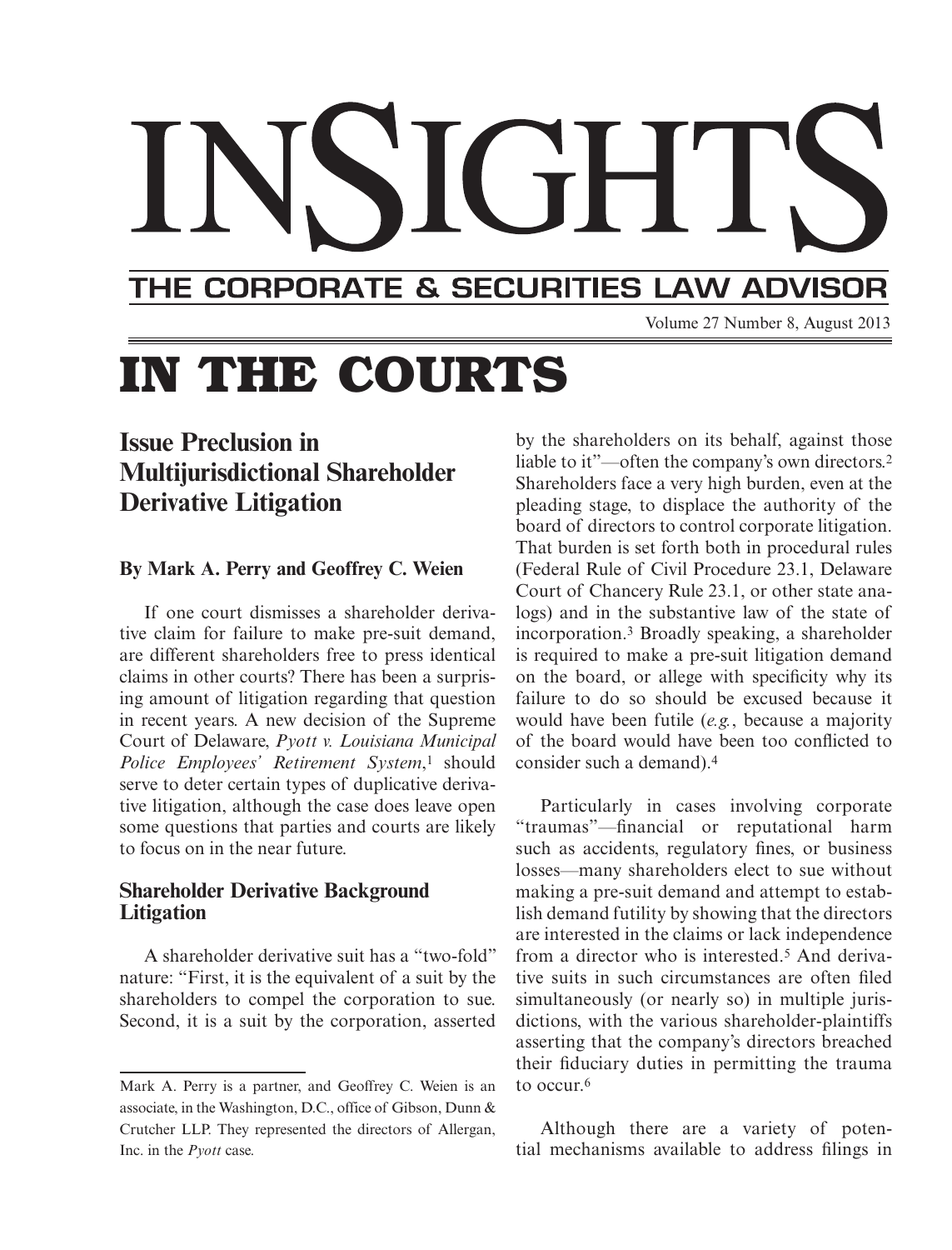multiple forums, they are often unavailing in the context of shareholder derivative litigation for a variety of reasons. One mechanism is to use the federal multidistrict litigation process, but that only works for cases that are in (or can be removed to) federal court. Another approach is for defendants to move to stay cases in deference to one "lead" case, but courts may deny such motions for a variety of reasons. Various plaintiffs' firms often compete for "lead plaintiff" status and typically resist any mechanisms that might slow their case relative to others because delay tends to reduce their chances of obtaining the bulk of any attorneys' fees that might ultimately be paid. Consequently, derivative defendants often are required to litigate parallel lawsuits, either simultaneously or in succession, in multiple forums. This has led to various reform proposals.<sup>7</sup>

### **Collateral Estoppel in Shareholder Derivative Litigation**

 Because of this multiple-forum issue, even if the derivative defendants win a final judgment of dismissal in connection with a specific corporate trauma, they may still face new or existing claims from the same or other shareholders in the same or other courts. Companies and their directors, and ultimately their shareholders, might naturally expect that if one court rules that making pre-suit demand would not have been futile (and that the board therefore remains in control of corporate litigation), then all similar suits based on the same corporate trauma should be precluded. That expectation has long been correct if the *same* shareholder files a successive case in the same or new court—this is known as "*res judicata*" or "claim preclusion." What has been hotly contested in recent years, however, is the question of whether *other* shareholders are also precluded—*i.e.*, whether there is "collateral estoppel" or "issue preclusion."

 The legal standard for collateral estoppel is articulated in different ways in different jurisdictions, but it generally requires the following factor: For an issue to be barred from relitigation, it must be (1) identical to an issue that was (2) actually and (3) necessarily litigated and decided in a former proceeding that (4) resulted in a final judgment on the merits, and  $(5)$  the party to be precluded in the second proceeding must have been in "privity" with the party in the first proceeding.<sup>8</sup> Many jurisdictions also recognize exceptions to collateral estoppel; most notably, a second suit will not be precluded where the party in the first case provided inadequate representation. 9

Where the first proceeding and successive proceedings occur in different jurisdictions, collateral estoppel takes on constitutional weight through the Full Faith and Credit Clause (and Full Faith and Credit Act).<sup>10</sup> In general, both state courts and federal courts are obligated to give a prior judgment of a state or federal court the same consequences—including preclusive effect—that the judgment would receive in the rendering court. In other words, the outcome should be identical if the second case is filed in the same court as issued the first decision, or in a different court.

 Over the past decade, a series of cases, mostly in federal courts, applied these principles to bar relitigation of shareholder derivative cases that were substantively similar to claims by other shareholders that had been dismissed on the pleadings by other courts on demand futility grounds. These cases generally turned on the question of whether the shareholder in the first case was in privity with the shareholder in the second case (factor (5) above). And, most of the cases held that privity existed because, as the First Circuit has explained, the "real party in interest" is the corporation, individual plaintiffs are indistinguishable from each other, and the "question [of] whether demand on the board of directors would have been futile … is an issue that would have been the same no matter which shareholder served as nominal plaintiff."<sup>11</sup>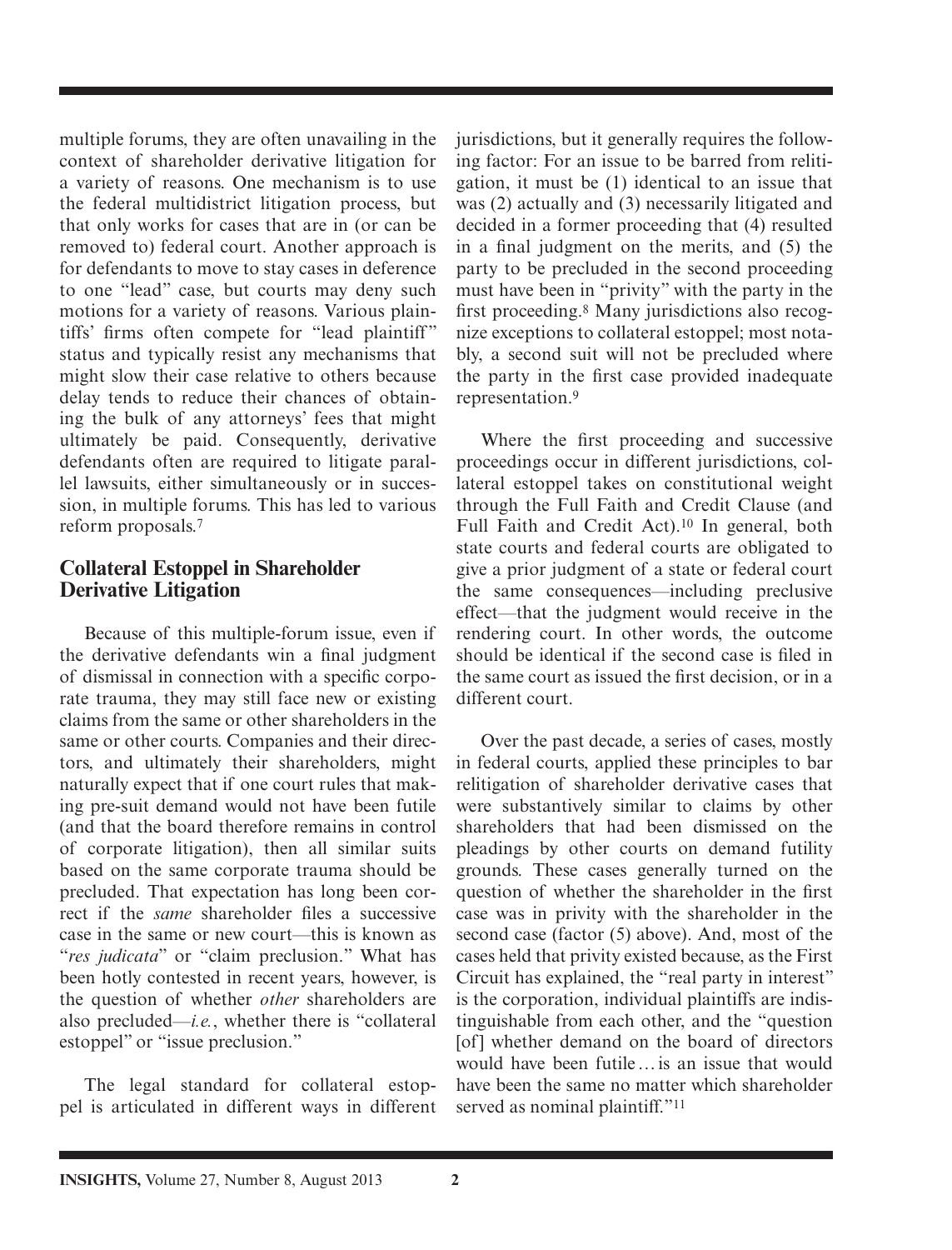#### **The Allergan Derivative Litigation**

 After announcing a \$600 million settlement with the government, Allergan, Inc. and its directors were sued in the Delaware Court of Chancery, California federal court (the Central District of California), and California state court. Allergan attempted some of the abovementioned consolidation and coordination techniques; the California state court plaintiffs agreed to stay their case, but the federal court plaintiffs refused and the federal court felt itself precluded from staying the case because the complaint also alleged federal securities law claims. 12 Allergan therefore proceeded to litigate the case in both the Central District of California and in the Delaware Court of Chancery.

Allergan ultimately obtained a final judgment of dismissal with prejudice in the Central District of California, which ruled that demand was not excused as a matter of substantive Delaware law. 13 Allergan then asked the Delaware Court of Chancery to dismiss the parallel case on the basis of collateral estoppel, citing the line of cases noted above.

 The Court of Chancery refused to recognize any preclusive effect from the federal final judgment for two reasons. 14 First, although the court recognized that the preclusive effect of the earlier judgment was governed in broad terms by the collateral estoppel law of California, it held that the collateral estoppel element of privity should be resolved by Delaware law under the internal affairs doctrine. 15 The court then held that under its view of Delaware law, two shareholders are not in privity with each other for these purposes until and unless one of them has survived a Rule 23.1 motion. The court reasoned that a shareholder speaks only for itself, not for the company or other shareholders, until and unless a court rejects the board's authority to control the litigation. 16 Second, and independently, the court held that the California federal plaintiff was inadequate because it had rushed to file suit

before conducting an investigation of the company's books and records (which it could have done under Delaware statutory law, 8 *Del. C.* § 220). 17

 The Allergan defendants sought an interlocutory appeal of the Court of Chancery's ruling, which the Supreme Court of Delaware granted.

#### **The Supreme Court's Holding in** *Pyott*

After full briefing and oral argument, the Delaware Supreme Court held that the *Pyott* case should have been dismissed under collateral estoppel principles. On the Court of Chancery's first ground for denying preclusion, the Supreme Court held that the lower court erred by using the internal affairs doctrine to resolve the privity question under the law of Delaware. Instead, "[t]he Court of Chancery should have applied California law or federal common law" $-i.e.,$  the preclusion law of the rendering court—"to analyze all elements of collateral estoppel."<sup>18</sup> The Supreme Court's holding in this regard is unremarkable: the Restatement of Conflicts of Laws has long stated that "[t]he law of the state where a valid judgment is rendered determines who are in privity with the parties to the judgment." 19

 As the Court of Chancery recognized, the law in the rendering forum—the Central District of California—was clear. *LeBoyer v. Greenspan*, a case from that district, recognized privity for the same reasons as the many other cases cited above.<sup>20</sup> Because there was no justification for using the internal affairs doctrine to resolve the privity question under Delaware law, the Court of Chancery should have applied the law articulated by *LeBoyer* and found privity between the California federal plaintiffs and the Delaware plaintiffs.

 On the Court of Chancery's second ground for denying preclusion, the Supreme Court held that a shareholder who files suit without first obtaining corporate books and records is not presumptively inadequate, and that the record in this case did not support a finding of inadequacy.<sup>21</sup>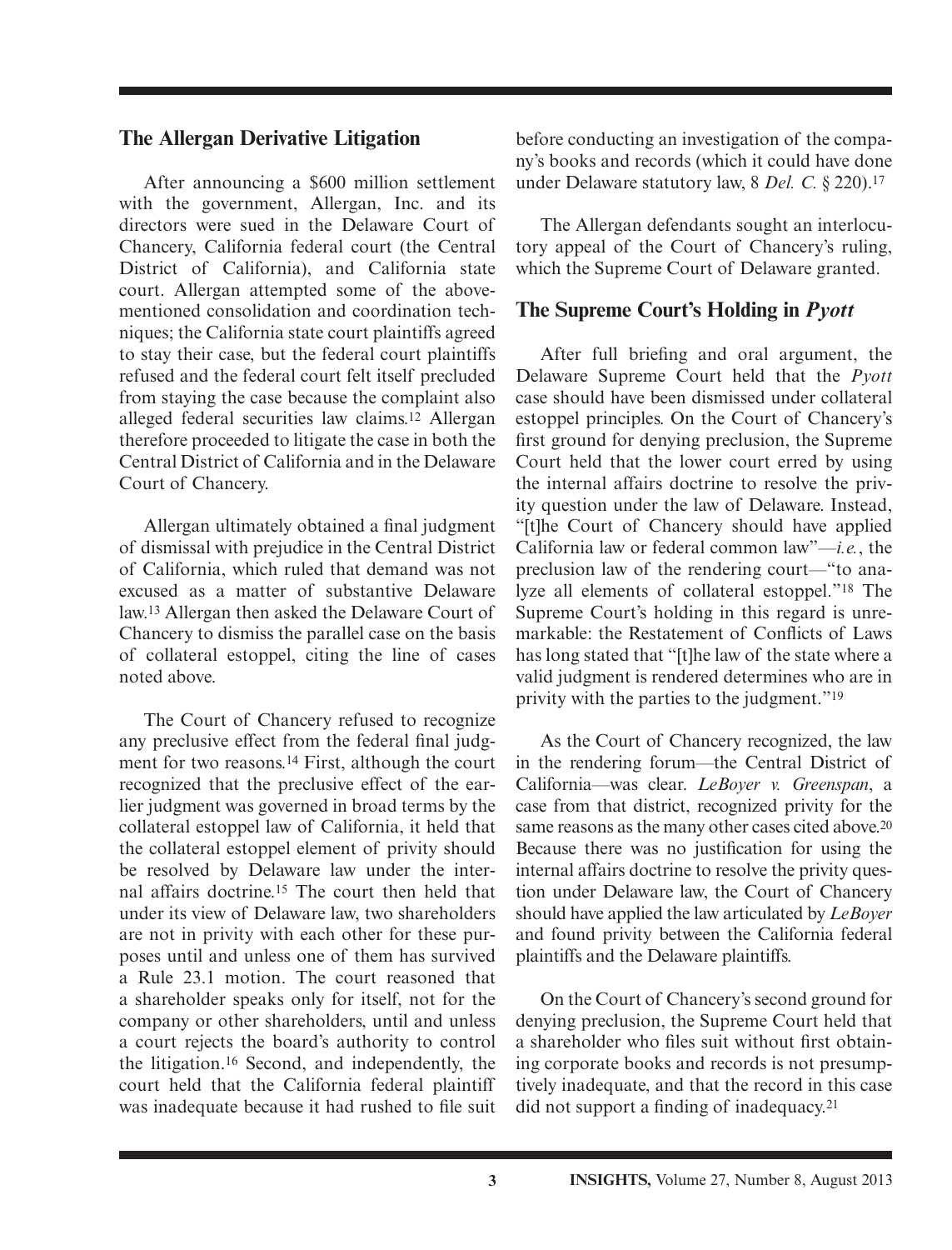### **Analysis and Open Questions**

 The *Pyott* decision should be welcome to derivative defendants—and the shareholders of companies involved in derivative suits—that wish to avoid the cost, time, and distraction of multiforum litigation (and relitigation) of shareholder derivative claims. If the company and/or its directors secure dismissal of a derivative claim under Rule 23.1 then successive suits will, in general, be precluded (as long as the court rendering the judgment follows the majority rule in recognizing privity). Given the weight of authority and persuasiveness of reasoning of *Pyott* and the long line of federal cases that preceded it, other jurisdictions are likely to adopt the same approach.

 The main question left unresolved by the *Pyott* case is the preclusive effect of a *Delaware* Rule 23.1 dismissal on relitigation in Delaware and elsewhere. The Supreme Court recognized that the Delaware Court of Chancery is divided about whether privity exists in those circumstances, but the Supreme Court did not resolve the conflict in the *Pyott* case because the relevant sources of law were California law and federal common law and thus Delaware law was not implicated. 22 The question of Delaware law on this point is of particular importance given another recent ruling by the Court of Chancery holding that boards of directors may, in general, adopt bylaws that require shareholder derivative suits to be brought exclusively in Delaware courts.<sup>23</sup> The exclusive forum ruling is likely to increase the number of demand futility decisions rendered by the Delaware Court of Chancery as compared to similar rulings made in other courts.

 The Supreme Court in *Pyott* strongly hinted that it would recognize privity as a matter of Delaware law, stating that "numerous other jurisdictions have held that there is privity between derivative stockholders."<sup>24</sup> If Delaware were to reject this majority rule, companies would have a strong incentive to seek to stay Delaware cases in deference to cases in other jurisdictions, because dismissals in most other jurisdictions would lead to preclusion, while Delaware dismissals would be good only against a particular shareholder. It is unlikely that the Supreme Court would adopt a unique legal rule that would encourage companies to resist litigating in Delaware courts.

 Nevertheless, following a dismissal by a Delaware court, a would-be successive plaintiff may point to Court of Chancery Rule 15(aaa) to avoid preclusion—an argument explicitly suggested by the Court of Chancery in *Pyott*.<sup>25</sup> Rule 15(aaa), adopted in 2001, states, in full (numbering added for clarity):

- [1] Notwithstanding subsection (a) of this Rule [governing amendments to a pleading], a party that wishes to respond to a motion to dismiss under Rule 12(b)(6) or 23.1 by amending its pleading must file an amended complaint, or a motion to amend in conformity with this Rule, no later than the time such party's answering brief in response to either of the foregoing motions is due to be filed.
- [2] In the event a party fails to timely file an amended complaint or motion to amend under this subsection (aaa) and the Court thereafter concludes that the complaint should be dismissed under Rule 12(b)(6) or 23.1, such dismissal shall be with prejudice (and in the case of complaints brought pursuant to Rule 23 or 23.1 with prejudice to the named plaintiffs only) unless the Court, for good cause shown, shall find that dismissal with prejudice would not be just under all the circumstances.
- [3] Rules 41(a) [regarding voluntary dismissals], 23(e) [involving dismissal or compromise of a class action] and 23.1 [involving shareholder derivative litigation] shall be construed so as to give effect to this subsection (aaa).

 The Court of Chancery in *Pyott* stated that "Rule 15(aaa) confirms that a dismissal pursuant to Rule 23.1 is 'with prejudice to named plaintiffs only."<sup>26</sup> By this, the court seemed to imply that Delaware courts should refuse to recognize privity between the "named plaintiffs" and other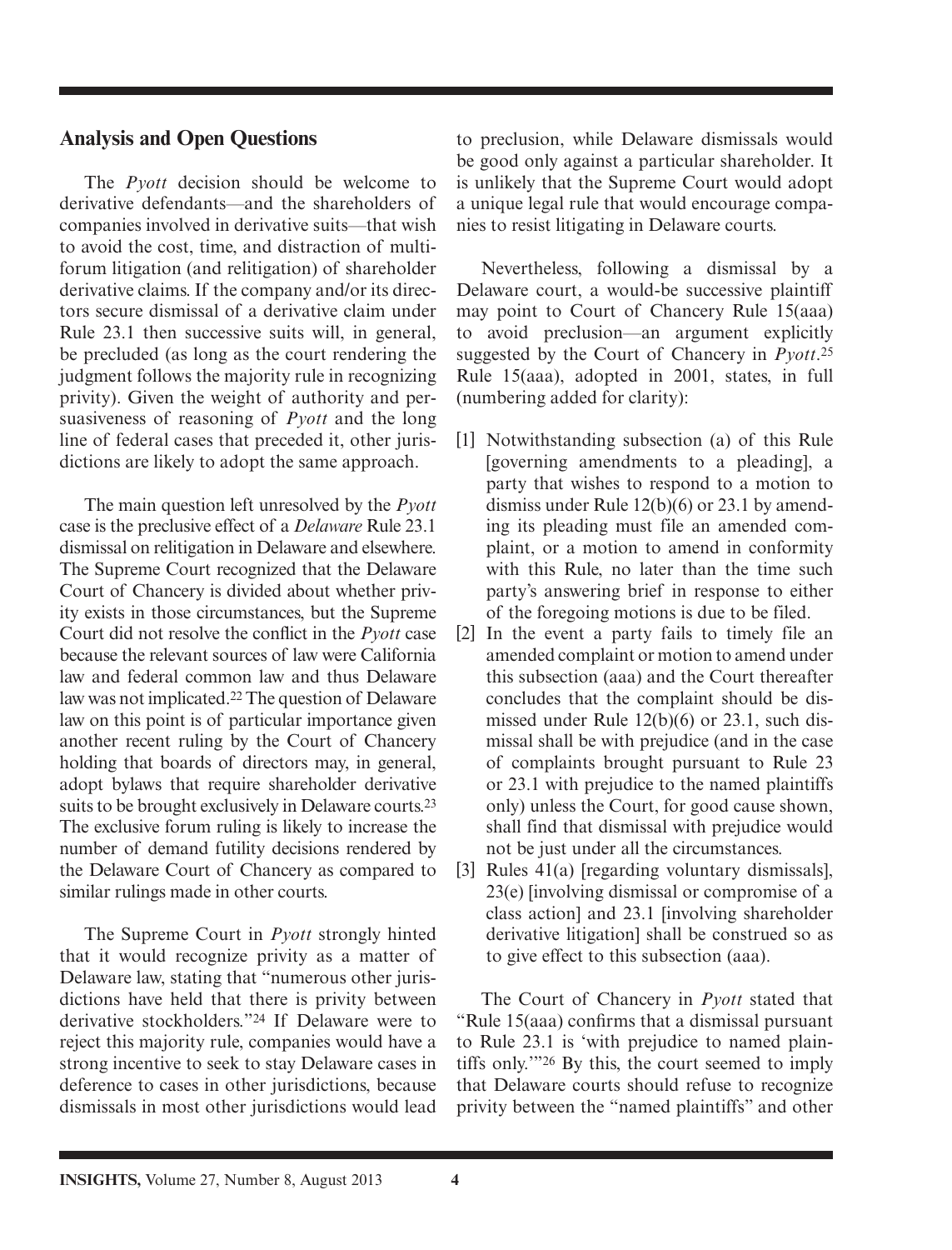shareholders. But that is a strained reading of the rule that is contradicted by this unique rule's text, history, purpose, and statutory background.

 First, by its plain text, the rule only applies to a narrow category of Rule 23.1 dismissals. Sentence [1] applies only when a plaintiff "wishes to respond to a motion to dismiss … by amending its pleading." Sentence [2], in turn, applies only when sentence [1] is satisfied, the plaintiff "fails" to file a timely amended complaint, "*and*" the court later renders a Rule 23.1 dismissal. Only when all of those conditions are met will the dismissal be with respect to the "named plaintiffs only." Thus, in the typical case in which the plaintiff "wishes" not to amend but to stand on its complaint, the "named plaintiffs only" clause of sentence [2] does not apply. And the canon of interpretation *expressio unius est exclusio alterius* implies that *typical* dismissals (where the conditions for sentence [2] are not met) are with prejudice with regard to *all* plaintiffs.

 Second, the Court of Chancery's purpose in promulgating Rule 15(aaa) had nothing to do with privity or multiforum litigation. Instead, its purpose

was to eliminate (or at least sharply curtail) instances in which [the Court of Chancery] is required to adjudicate multiple motions to dismiss the same action. Rule 15(aaa) is designed to accomplish that objective by requiring a party, when confronted by a motion to dismiss pursuant to any of Rules  $12(b)(6)$ ,  $12(c)$  or  $23.1$ , to elect either to stand on its pleadings and respond to the motion or, instead, to amend or seek leave to amend its pleadings before the response to the motion is due. 27

Absent such a rule, serial amenders can burden the courts by filing a "motion to re-plead" after every "successful motion to dismiss."28 It would go entirely against the purpose of the rule, which is designed to protect parties (and courts) from the burdens of relitigation, to interpret it in a way that *encourages* relitigation by denying a finding of privity among shareholder derivative plaintiffs.

 Finally, Rule 15(aaa) was adopted by the Court of Chancery pursuant to a rules enabling act, 10 *Del. C.* § 361, which (akin to its federal counterpart), states that "[t]he rules shall not abridge, enlarge or modify any substantive right of any party." To the extent that Delaware substantive law would otherwise recognize privity among shareholder derivative plaintiffs, thereby conveying a substantive right of finality on companies and their boards once they have refuted allegations of demand futility—a principle with ample support<sup>29</sup>—Rule 15(aaa) cannot be interpreted in a manner that would abridge that right, nor can it be used as authority to undermine that right.

 Thus, notwithstanding any suggestion that under Rule 15(aaa) Delaware law does not recognize privity among shareholders in the demand-futility context, the Delaware Supreme Court is likely to hold otherwise, if and when it is presented with the question. In an appropriate case, the Supreme Court is likely to join the great majority of other jurisdictions that have recognized privity among shareholder derivative plaintiffs, thereby protecting directors and Delaware-chartered companies (and, ultimately, their shareholders) from serial relitigation over substantively identical claims.

### **Conclusion**

 The Delaware Supreme Court's *Pyott* decision embraces and enforces one means of minimizing duplicative litigation by giving preclusive effect to the first final judgment rendered by a court of competent jurisdiction on the question of demand futility. Although the court's ruling leaves open some important questions involving the preclusive effect of a ruling by the Delaware Court of Chancery—it should help to reduce multijurisdictional derivative litigation, to the benefit of public companies, their directors, and their shareholders.